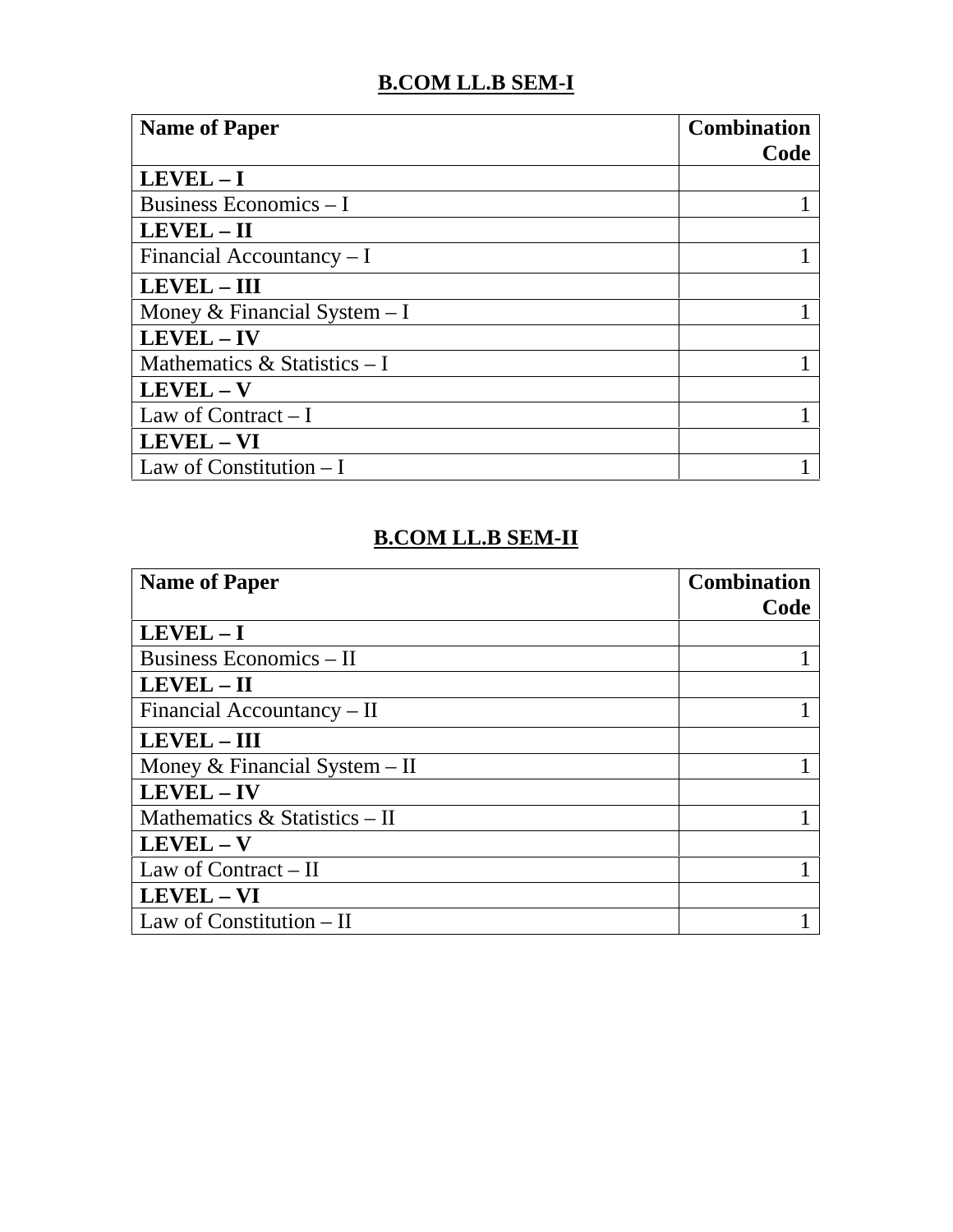## **B.COM LL.B SEM-III**

| <b>Name of Paper</b>                | <b>Combination</b><br>Code |
|-------------------------------------|----------------------------|
| $LEVEL - I$                         |                            |
| Fundamentals Of Entrepreneurship-I  |                            |
| $LEVEL - II$                        |                            |
| Principles Of Business Management-I |                            |
| <b>LEVEL - III</b>                  |                            |
| English : Law & Language-I          |                            |
| LEVEL-IV                            |                            |
| Law Of Torts                        |                            |
| $LEVEL - V$                         |                            |
| Law Of Crime - I                    |                            |

#### **B.COM LL.B SEM-IV**

| <b>Name of Paper</b>                                     | <b>Combination</b><br>Code |
|----------------------------------------------------------|----------------------------|
| $LEVEL - I$                                              |                            |
| Fundamentals Of Entrepreneurship-II                      |                            |
| $LEVEL - II$                                             |                            |
| Principles Of Business Management-II                     |                            |
| <b>LEVEL - III</b>                                       |                            |
| <b>English: Legal Profession Communication Skills-II</b> |                            |
| LEVEL - IV                                               |                            |
| <b>Administrative Law</b>                                |                            |
| $LEVEL - V$                                              |                            |
| Law Of Crime - II                                        |                            |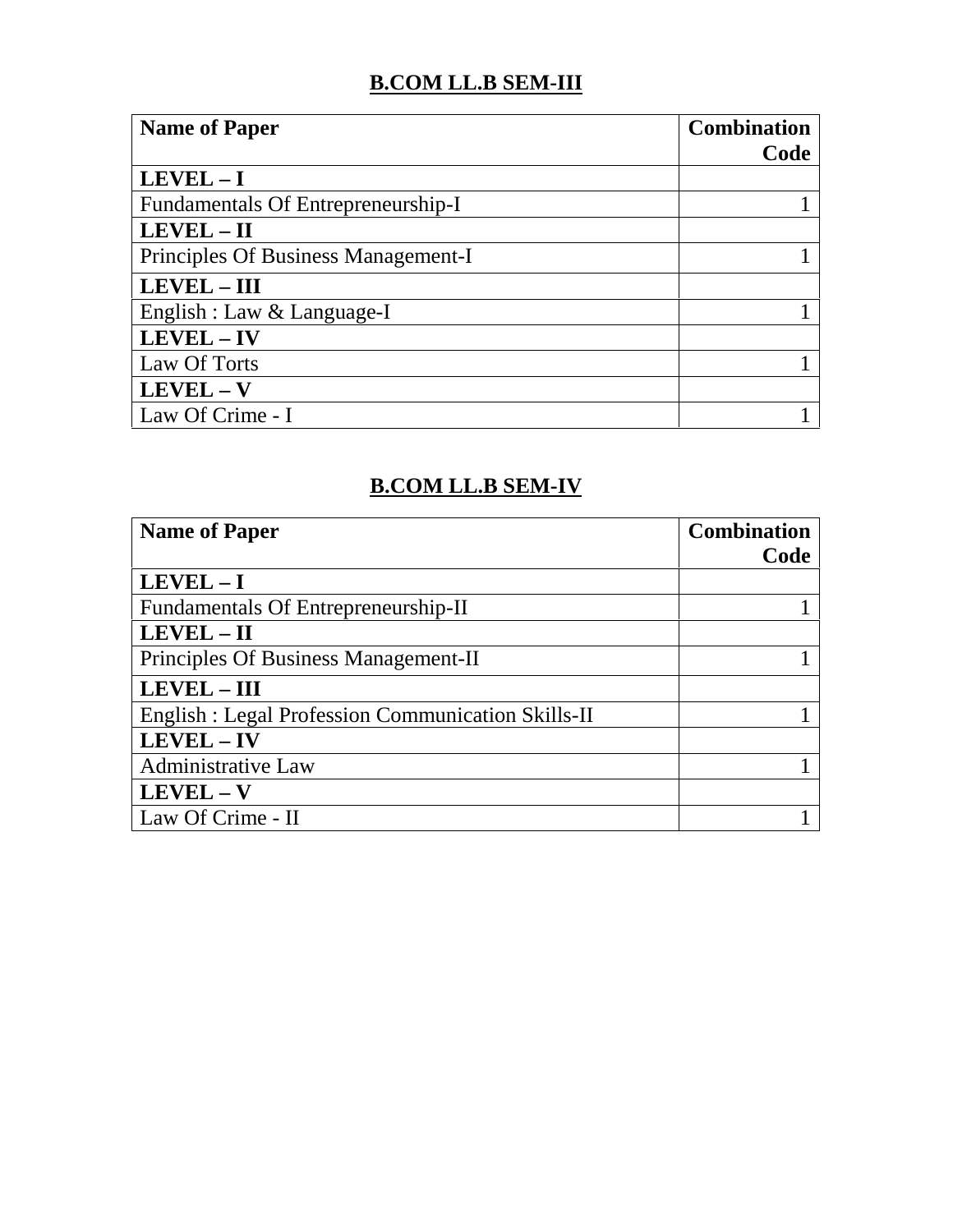### **B.COM LL.B SEM-V**

| <b>Name of Paper</b>            | <b>Combination</b><br>Code |
|---------------------------------|----------------------------|
| $LEVEL - I$                     |                            |
| Jurisprudence                   |                            |
| LEVEL - II                      |                            |
| Family Law-I                    |                            |
| LEVEL - III                     |                            |
| Company Law                     |                            |
| LEVEL - IV                      |                            |
| Labour Law-I                    |                            |
| $LEVEL - V$                     |                            |
| <b>Taxation-I, Direct Taxes</b> |                            |

#### **B.COM LL.B SEM-VI**

| <b>Name of Paper</b>            | <b>Combination</b><br>Code |
|---------------------------------|----------------------------|
| $LEVEL - I$                     |                            |
| <b>Property Law</b>             |                            |
| LEVEL - II                      |                            |
| Family Law-II                   |                            |
| $LEVEL - III$                   |                            |
| <b>Public International Law</b> |                            |
| LEVEL - IV                      |                            |
| Labour Law-II                   |                            |
| $LEVEL - V$                     |                            |
| <b>Environmental Law</b>        |                            |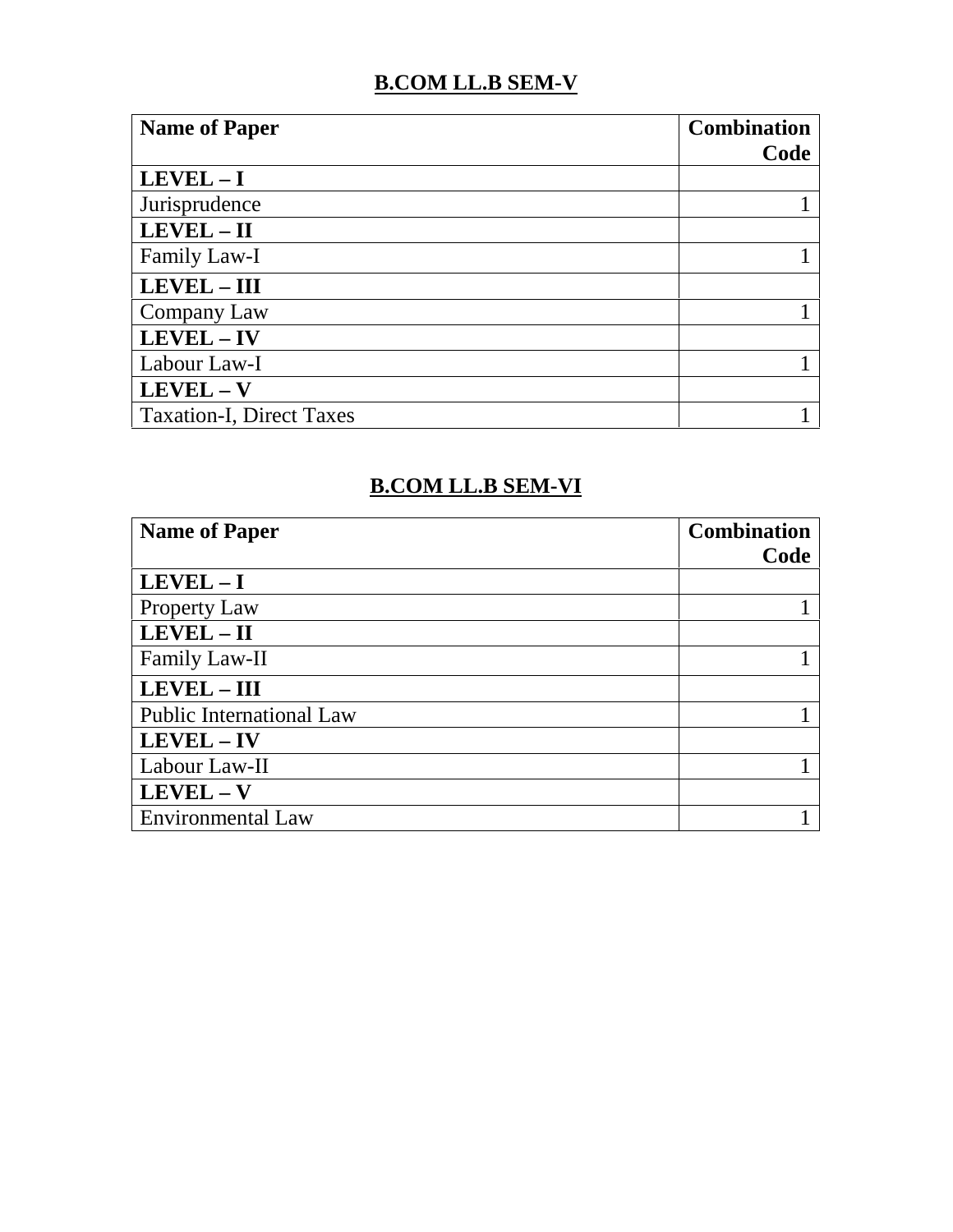# **B.COM LL.B SEM-VII**

| <b>Name of Paper</b>                  | <b>Combination</b><br>Code |
|---------------------------------------|----------------------------|
| $LEVEL - I$                           |                            |
| Civil Procedure Code & Limitation Act |                            |
| LEVEL-II                              |                            |
| <b>Banking Law</b>                    |                            |
| $LEVEL - III$                         |                            |
| Direct AND Indirect Taxation Law      |                            |
| $LEVEL - IV$                          |                            |
| <b>Intellectual Property Law-I</b>    |                            |
| $LEVEL - V$                           |                            |
| Law Of Equity And Trusts              |                            |

#### **B.COM LL.B SEM-VIII**

| <b>Name of Paper</b>                | <b>Combination</b><br>Code |
|-------------------------------------|----------------------------|
| $LEVEL - I$                         |                            |
| Law Of Evidence                     |                            |
| LEVEL - II                          |                            |
| Insurance Law                       |                            |
| <b>LEVEL - III</b>                  |                            |
| <b>Intellectual Property Law-II</b> |                            |
| LEVEL - IV                          |                            |
| Foreign Trade                       |                            |
| $LEVEL - V$                         |                            |
| <b>Information Technology Law</b>   |                            |